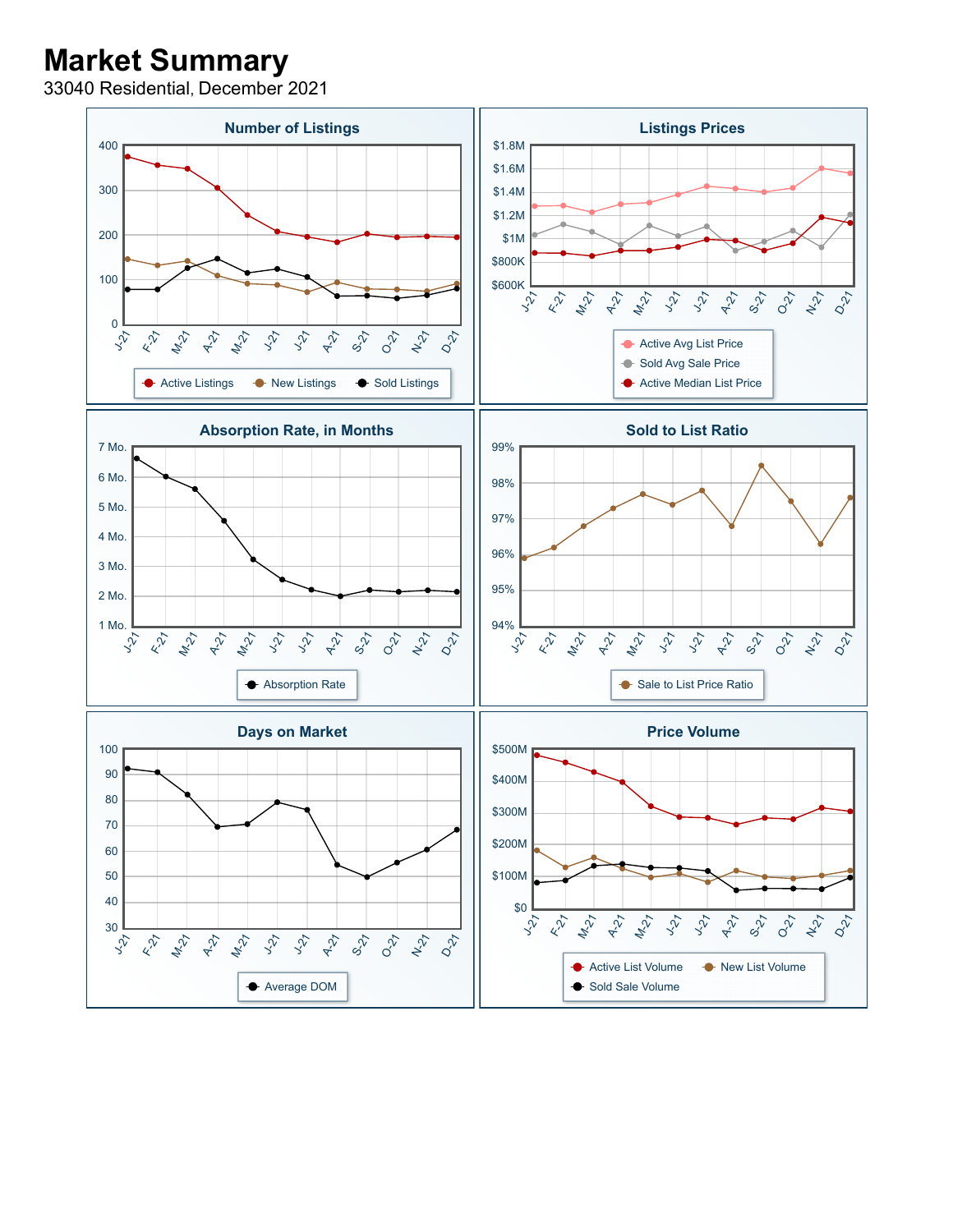| <b>Summary Statistics</b> |               |               |          |                 |                 |           |
|---------------------------|---------------|---------------|----------|-----------------|-----------------|-----------|
|                           | <b>Dec-21</b> | <b>Dec-20</b> | $%$ Chq  | <b>2021 YTD</b> | <b>2020 YTD</b> | % Chg $ $ |
| Absorption Rate           | 2.15          | 6.86          | -68.66   | 3.46            | 8.29            | $-58.26$  |
| Average List Price        | \$1.565.367   | \$1,245,770   | 25.65    | \$1,198,203     | \$1,083,846     | 10.55     |
| Median List Price         | \$1.137.000   | \$879,000     | 29.35    | \$859,000       | \$795,000       | 8.05      |
| Average Sale Price        | \$1,210,089   | \$927.217     | 30.51    | \$1,044,115     | \$830.368       | 25.74     |
| Median Sale Price         | \$845,000     | \$732.500     | 15.36    | \$769,000       | \$656,000       | 17.23     |
| Average DOM               | 68            | 94            | $-27.66$ | 72              | 103             | $-30.10$  |
| Median DOM                | 43            | 66            | $-34.85$ | 36              | 73              | $-50.68$  |

| <b>Sold Listings</b> |                                          |                |          |                |                |                                          | <b>Pending Listings</b> |                |                |          |                  |                |         |
|----------------------|------------------------------------------|----------------|----------|----------------|----------------|------------------------------------------|-------------------------|----------------|----------------|----------|------------------|----------------|---------|
|                      | <b>This Month</b><br><b>Year to Date</b> |                |          |                |                | <b>This Month</b><br><b>Year to Date</b> |                         |                |                |          |                  |                |         |
|                      | 2021                                     | 2020           | % Chg    | 2021           | 2020           | % Chg                                    |                         | 2021           | 2020           | % Chg    | 2021             | 2020           | % Chg   |
| 0-99,999             | 0                                        | $\mathbf 0$    | 0.0      | 2              | 1              | 100.0                                    | 0-99,999                | 0              | 0              | 0.0      | $\boldsymbol{2}$ | $\mathbf 0$    | N/A     |
| 100,000-149,999      | $\overline{2}$                           | $\mathbf 0$    | N/A      | 5              | $\overline{4}$ | 25.0                                     | 100,000-149,999         | 1              | $\mathbf 0$    | N/A      | 4                | $\mathbf{1}$   | 300.0   |
| 150,000-199,999      | 0                                        | $\mathbf{1}$   | $-100.0$ | 5              | 10             | $-50.0$                                  | 150,000-199,999         | 0              | 3              | $-100.0$ | 6                | 13             | -53.8   |
| 200,000-249,999      | 5                                        | $\overline{2}$ | 150.0    | 28             | 16             | 75.0                                     | 200,000-249,999         | 2              | 3              | $-33.3$  | 20               | 15             | 33.3    |
| 250,000-299,999      | 1                                        | $\mathbf{1}$   | 0.0      | 24             | 18             | 33.3                                     | 250,000-299,999         | 0              | 0              | 0.0      | 30               | 17             | 76.5    |
| 300,000-349,999      | 3                                        | 5              | $-40.0$  | 21             | 17             | 23.5                                     | 300,000-349,999         | 1              | $\overline{c}$ | $-50.0$  | 16               | 13             | 23.1    |
| 350,000-399,999      | 0                                        | $\overline{4}$ | $-100.0$ | 38             | 40             | $-5.0$                                   | 350,000-399,999         | 1              | $\overline{7}$ | $-85.7$  | 39               | 34             | 14.7    |
| 400,000-449,999      | $\Omega$                                 | $\mathbf{1}$   | $-100.0$ | 55             | 40             | 37.5                                     | 400,000-449,999         | 1              | $\overline{2}$ | $-50.0$  | 48               | 48             | 0.0     |
| 450,000-499,999      | 3                                        | 8              | $-62.5$  | 50             | 48             | 4.2                                      | 450,000-499,999         | 2              | 4              | $-50.0$  | 64               | 41             | 56.1    |
| 500,000-549,999      | $\overline{c}$                           | $\overline{4}$ | $-50.0$  | 51             | 56             | $-8.9$                                   | 500,000-549,999         | 3              | 5              | $-40.0$  | 48               | 49             | $-2.0$  |
| 550,000-599,999      | $\overline{c}$                           | $\mathbf{1}$   | 100.0    | 54             | 43             | 25.6                                     | 550,000-599,999         | $\overline{c}$ | 7              | $-71.4$  | 49               | 56             | $-12.5$ |
| 600,000-649,999      | 6                                        | 3              | 100.0    | 60             | 39             | 53.8                                     | 600,000-649,999         | $\overline{2}$ | 5              | $-60.0$  | 46               | 35             | 31.4    |
| 650,000-699,999      | 3                                        | $\mathbf{1}$   | 200.0    | 70             | 46             | 52.2                                     | 650,000-699,999         | $\overline{2}$ | 5              | $-60.0$  | 73               | 61             | 19.7    |
| 700,000-749,999      | $\overline{c}$                           | $\overline{4}$ | $-50.0$  | 58             | 35             | 65.7                                     | 700,000-749,999         | 3              | 3              | 0.0      | 50               | 26             | 92.3    |
| 750,000-799,999      | $\overline{7}$                           | $\overline{4}$ | 75.0     | 60             | 19             | 215.8                                    | 750,000-799,999         | 3              | 6              | $-50.0$  | 51               | 36             | 41.7    |
| 800,000-849,999      | 4                                        | $\overline{2}$ | 100.0    | 49             | 29             | 69.0                                     | 800,000-849,999         | 3              | $\overline{c}$ | 50.0     | 39               | 21             | 85.7    |
| 850,000-899,999      | $\overline{2}$                           | $\overline{2}$ | 0.0      | 46             | 25             | 84.0                                     | 850,000-899,999         | 3              | 4              | $-25.0$  | 57               | 39             | 46.2    |
| 900,000-949,999      | $\mathbf{1}$                             | 3              | $-66.7$  | 29             | 22             | 31.8                                     | 900,000-949,999         | 1              | 4              | $-75.0$  | 31               | 9              | 244.4   |
| 950,000-999,999      | $\overline{2}$                           | 4              | $-50.0$  | 34             | 18             | 88.9                                     | 950,000-999,999         | 5              | 4              | 25.0     | 43               | 35             | 22.9    |
| 1,000,000-1,099,999  | $\mathbf{1}$                             | $\mathbf{1}$   | 0.0      | 25             | 25             | 0.0                                      | 1,000,000-1,099,999     | 1              | 1              | 0.0      | 15               | 17             | $-11.8$ |
| 1,100,000-1,199,999  | 3                                        | $\mathbf 0$    | N/A      | 32             | 16             | 100.0                                    | 1,100,000-1,199,999     | 1              | 1              | 0.0      | 30               | 21             | 42.9    |
| 1,200,000-1,299,999  | 4                                        | 4              | 0.0      | 45             | 23             | 95.7                                     | 1,200,000-1,299,999     | 5              | 6              | $-16.7$  | 52               | 26             | 100.0   |
| 1,300,000-1,399,999  | 3                                        | $\overline{2}$ | 50.0     | 29             | 12             | 141.7                                    | 1,300,000-1,399,999     | 1              | 4              | $-75.0$  | 27               | 17             | 58.8    |
| 1,400,000-1,499,999  | 3                                        | $\mathbf{1}$   | 200.0    | 29             | 13             | 123.1                                    | 1,400,000-1,499,999     | 4              | 1              | 300.0    | 30               | 13             | 130.8   |
| 1,500,000-1,599,999  | $\mathbf{1}$                             | $\mathbf{1}$   | 0.0      | 11             | $\overline{7}$ | 57.1                                     | 1,500,000-1,599,999     | 3              | $\mathbf{1}$   | 200.0    | 13               | 13             | 0.0     |
| 1,600,000-1,699,999  | $\overline{c}$                           | $\mathbf 0$    | N/A      | 17             | 6              | 183.3                                    | 1,600,000-1,699,999     | 1              | 1              | 0.0      | 16               | 4              | 300.0   |
| 1,700,000-1,799,999  | $\overline{2}$                           | 0              | N/A      | 18             | 8              | 125.0                                    | 1,700,000-1,799,999     | 4              | $\overline{c}$ | 100.0    | 19               | 7              | 171.4   |
| 1,800,000-1,899,999  | $\mathbf{1}$                             | $\mathbf{0}$   | N/A      | 17             | 3              | 466.7                                    | 1,800,000-1,899,999     | $\overline{2}$ | $\mathbf{1}$   | 100.0    | 16               | 9              | 77.8    |
| 1,900,000-1,999,999  | $\overline{2}$                           | $\mathbf{1}$   | 100.0    | 8              | 5              | 60.0                                     | 1,900,000-1,999,999     | 2              | 0              | N/A      | 18               | $\overline{7}$ | 157.1   |
| 2,000,000-2,249,999  | $\mathbf{1}$                             | $\mathbf{1}$   | 0.0      | 36             | 9              | 300.0                                    | 2,000,000-2,249,999     | $\overline{2}$ | $\mathbf{1}$   | 100.0    | 19               | 3              | 533.3   |
| 2,250,000-2,499,999  | $\overline{c}$                           | $\mathbf{1}$   | 100.0    | 24             | 9              | 166.7                                    | 2,250,000-2,499,999     | 4              | 2              | 100.0    | 34               | 14             | 142.9   |
| 2,500,000-2,749,999  | 4                                        | 0              | N/A      | 20             | 4              | 400.0                                    | 2,500,000-2,749,999     | 0              | $\overline{2}$ | $-100.0$ | 18               | 6              | 200.0   |
| 2,750,000-2,999,999  | $\mathbf{1}$                             | 3              | $-66.7$  | 14             | 4              | 250.0                                    | 2,750,000-2,999,999     | 7              | $\overline{2}$ | 250.0    | 21               | 9              | 133.3   |
| 3,000,000-3,249,999  | 4                                        | $\mathbf 0$    | N/A      | 15             | 3              | 400.0                                    | 3,000,000-3,249,999     | $\overline{2}$ | $\mathbf 0$    | N/A      | 7                | $\mathbf{1}$   | 600.0   |
| 3,250,000-3,499,999  | $\Omega$                                 | $\mathbf 0$    | 0.0      | $\overline{7}$ | $\overline{2}$ | 250.0                                    | 3,250,000-3,499,999     | 0              | 0              | 0.0      | 7                | 6              | 16.7    |
| 3,500,000-3,749,999  | 0                                        | $\mathbf 0$    | 0.0      | 3              | 0              | N/A                                      | 3,500,000-3,749,999     | 0              | $\mathbf 0$    | 0.0      | 5                | $\overline{2}$ | 150.0   |
| 3,750,000-3,999,999  | 0                                        | 0              | 0.0      | 5              | 0              | N/A                                      | 3,750,000-3,999,999     | 0              | 0              | 0.0      | 9                | 0              | N/A     |
| 4,000,000-4,249,999  | 0                                        | $\mathbf 0$    | 0.0      | 1              | $\mathbf{1}$   | 0.0                                      | 4,000,000-4,249,999     | 0              | 0              | 0.0      | 0                | $\mathbf 0$    | $0.0\,$ |
| 4,250,000-4,499,999  | $\Omega$                                 | $\Omega$       | 0.0      | 1              | $\mathbf{0}$   | N/A                                      | 4,250,000-4,499,999     | 0              | 0              | 0.0      | 1                | $\mathbf{1}$   | 0.0     |
| 4,500,000-4,749,999  | $\Omega$                                 | $\mathbf 0$    | 0.0      | 1              | 1              | 0.0                                      | 4,500,000-4,749,999     | 0              | 0              | 0.0      | 0                | $\Omega$       | 0.0     |
| 4,750,000-4,999,999  | 0                                        | $\mathbf 0$    | 0.0      | 2              | $\mathbf 0$    | N/A                                      | 4,750,000-4,999,999     | 0              | 1              | $-100.0$ | 3                | 1              | 200.0   |
| 5,000,000+           | $\mathbf{1}$                             | 1              | 0.0      | 5              | 3              | 66.7                                     | 5,000,000+              | 0              | $\overline{2}$ | $-100.0$ | 5                | 5              | 0.0     |
| Totals               | 80                                       | 66             | 21.2     | 1104           | 680            | 62.4                                     | Totals                  | 74             | 94             | $-21.3$  | 1081             | 731            | 47.9    |